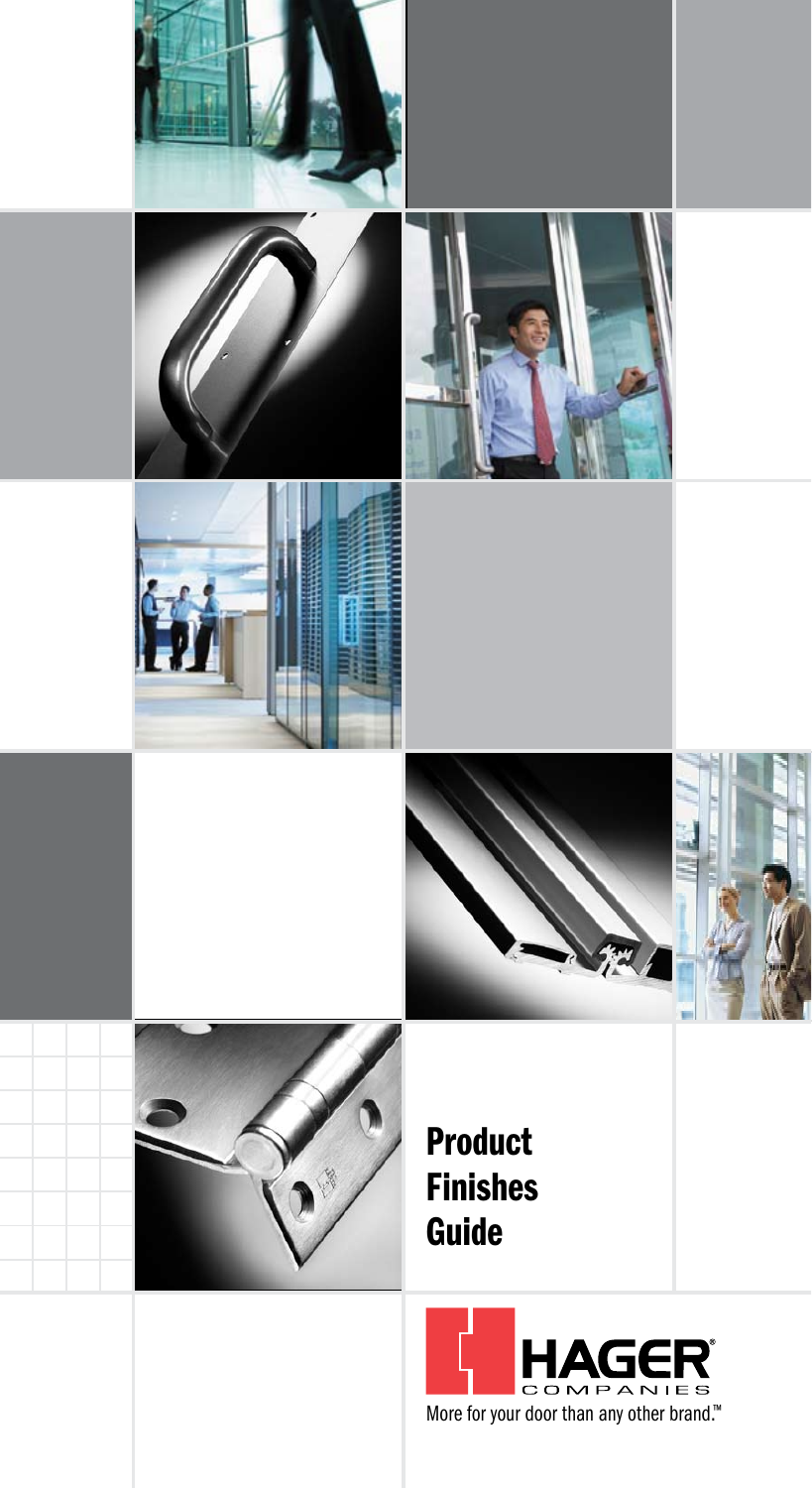

#### Architectural Door Hardware Finishes

From classic to contemporary, you'll find a complete range of door hardware finishes available at Hager, suitable for any type of architectural style and interior or exterior décor. For more information about any of the finishes shown in this booklet, or for a sample of a specific material, contact your Hager sales representative or our customer service department. And for help selecting proper finishes and products in the design phase of your project, or to take advantage of our in-house specification writing, ask about our free Architectural Hardware Consulting Services.

Voice: 800-325-9995 Fax: 800-782-0149 Email: webmaster@hagerco.com

The Hager finishes found in this booklet have been reproduced to as accurate a degree as possible. Since some colors and textures may vary slightly, you may request a free sample of any material here by contacting Hager as detailed above.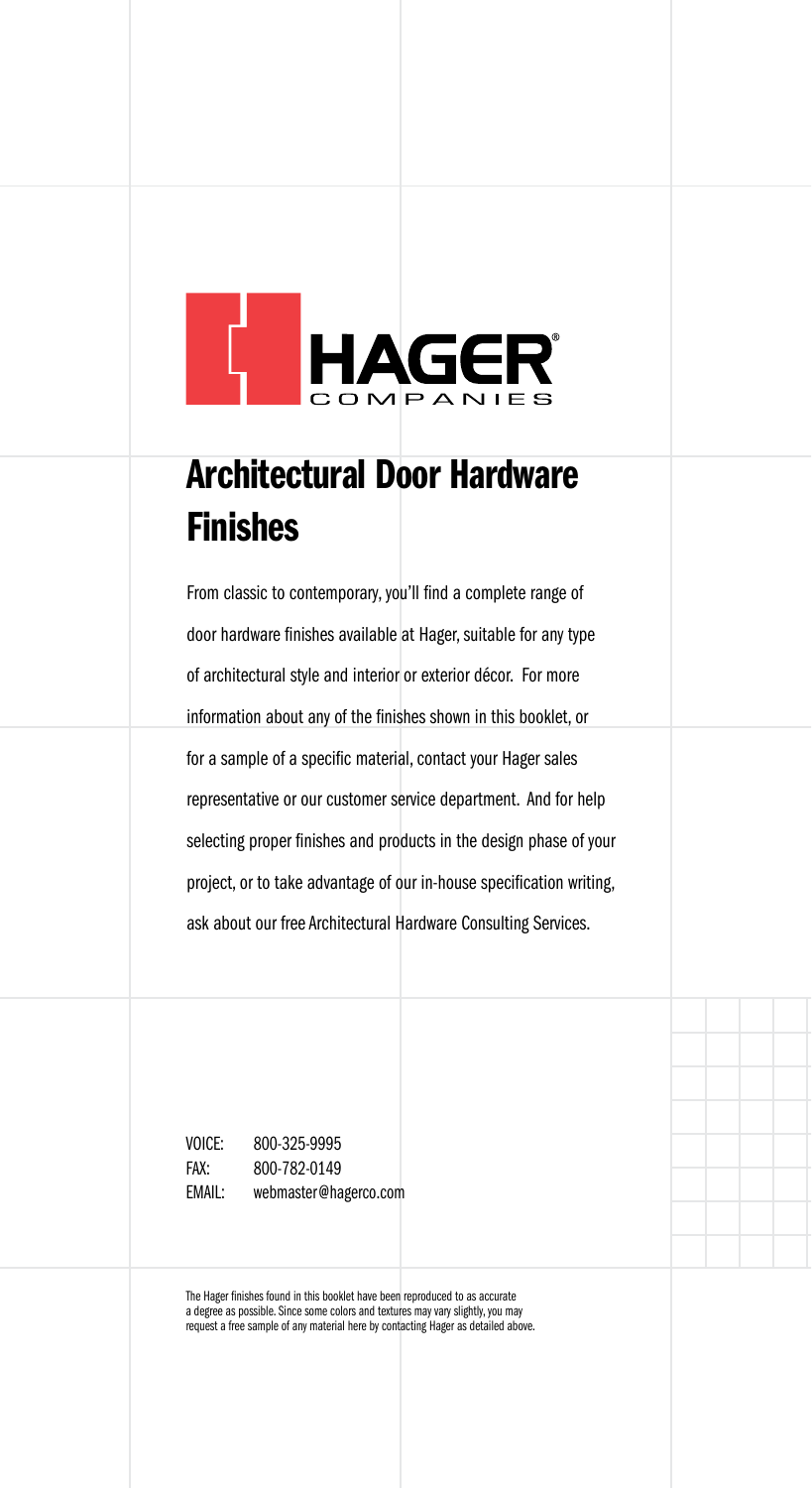#### Table of Contents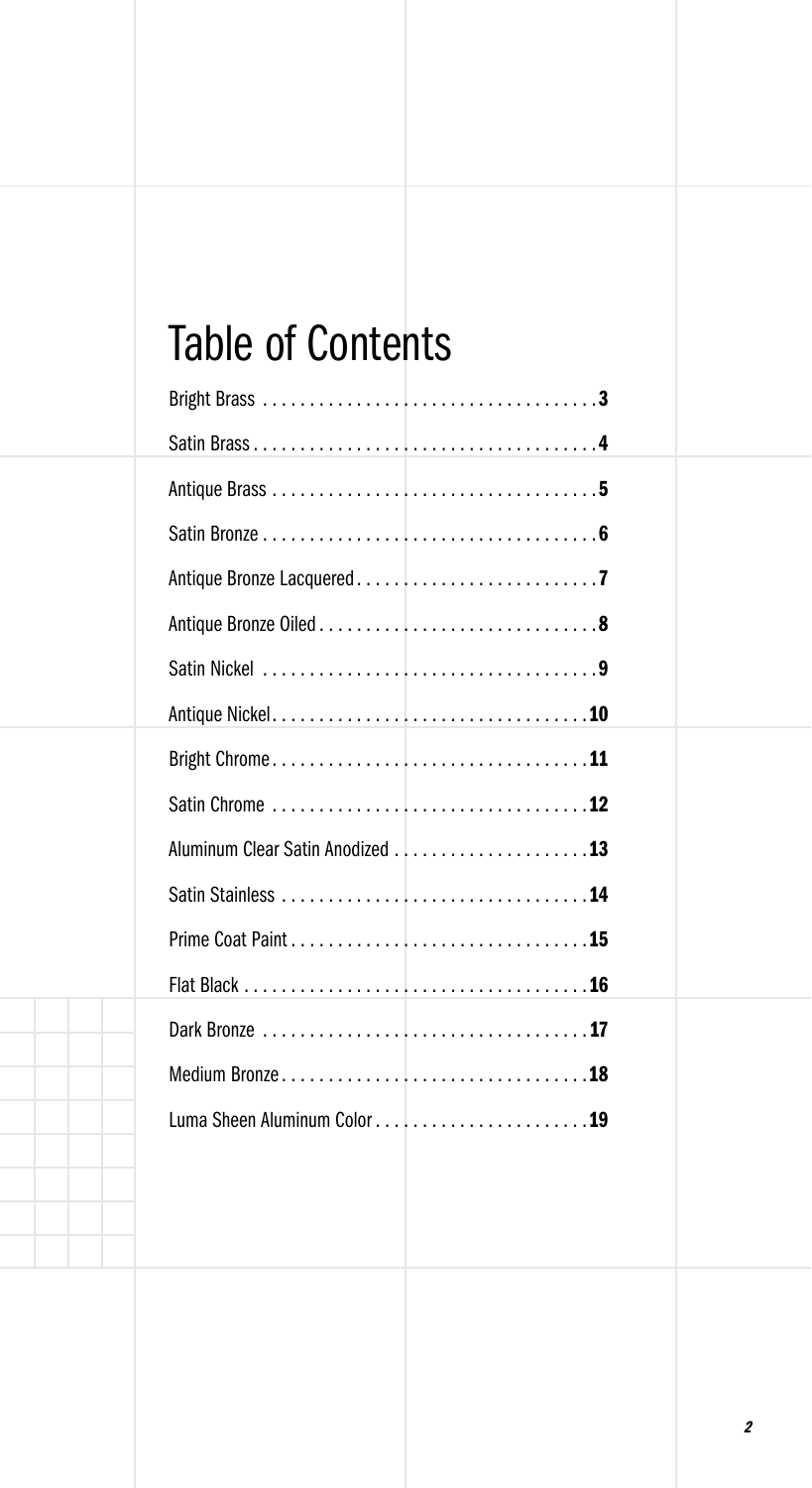

# US3 Bright Brass

632 Plated Steel 605 Polished Brass

Especially suited for traditional interiors, Hager's Bright Brass finish gives door hardware a polished appearance of elegance. Choose from Bright Brass plated on steel or polished brass.

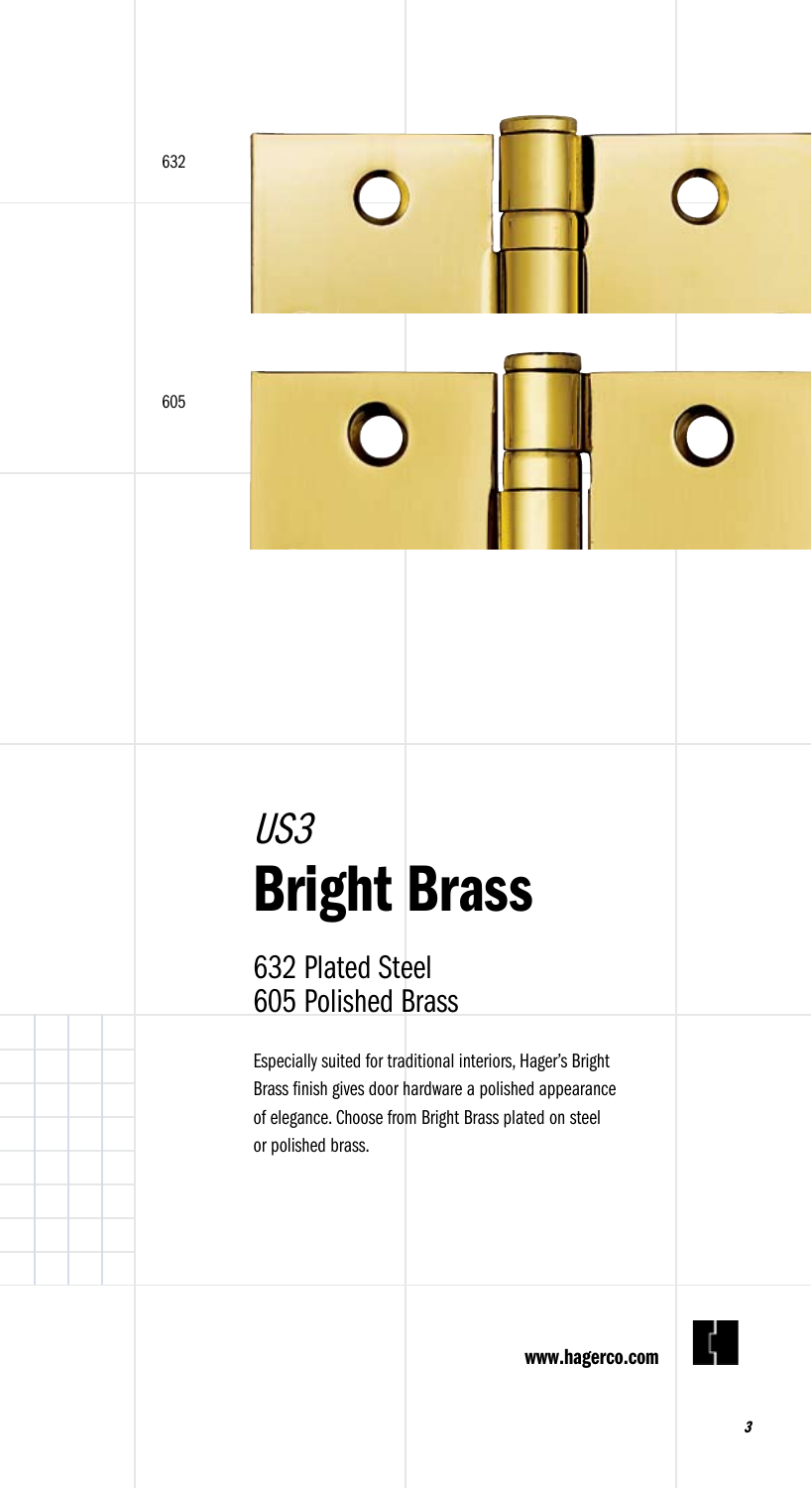633

### US4 Satin Brass

633 Plated Steel 606 Polished Brass

Hager's Satin Brass finish offers a more subtle appearance of brass that blends well in many décors, yet still provides a touch of sophistication and elegance. Choose from Satin Brass plated on steel or polished brass.

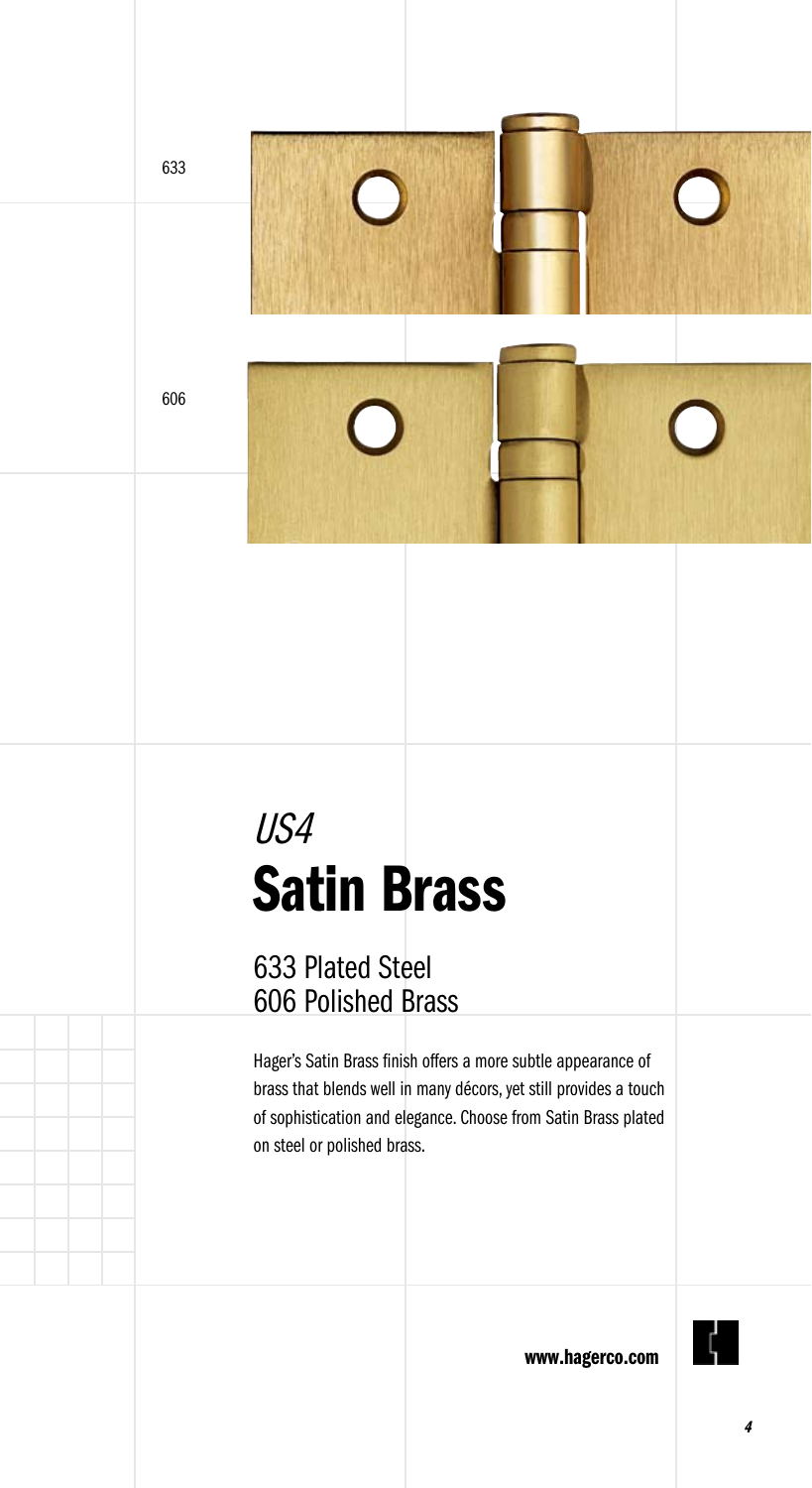

## US5 Antique Brass

638 Plated Steel 609 Polished Brass 609 Oxidized Brass (kickplate chip)

With a warm, mellow glow slightly highlighted with a discreet blushing, Hager's Antique Brass finish blends with a wide range of interiors. Choose from Antique Brass plated on steel, brass or oxidized brass.

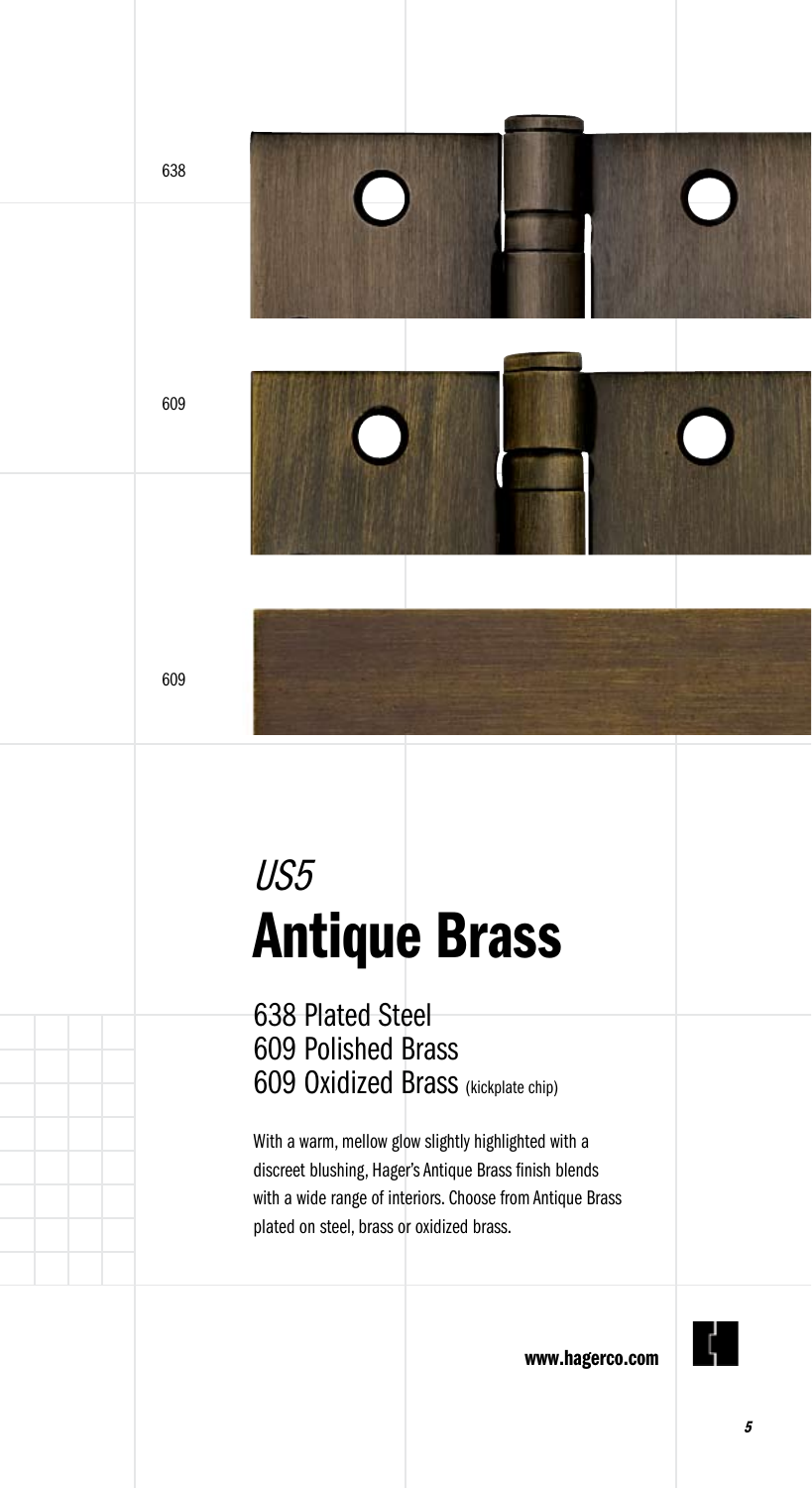

### US10 Satin Bronze

639 Plated Steel 612 Plated Brass 612 Polished Bronze (kickplate chip)

Hager's Satin Bronze finish provides a subtle, sophisticated appearance that's warmer than Satin Brass, but just as suitable for many environments, from traditional to transitional. Choose from Satin Bronze plated on steel, brass or oxidized brass.

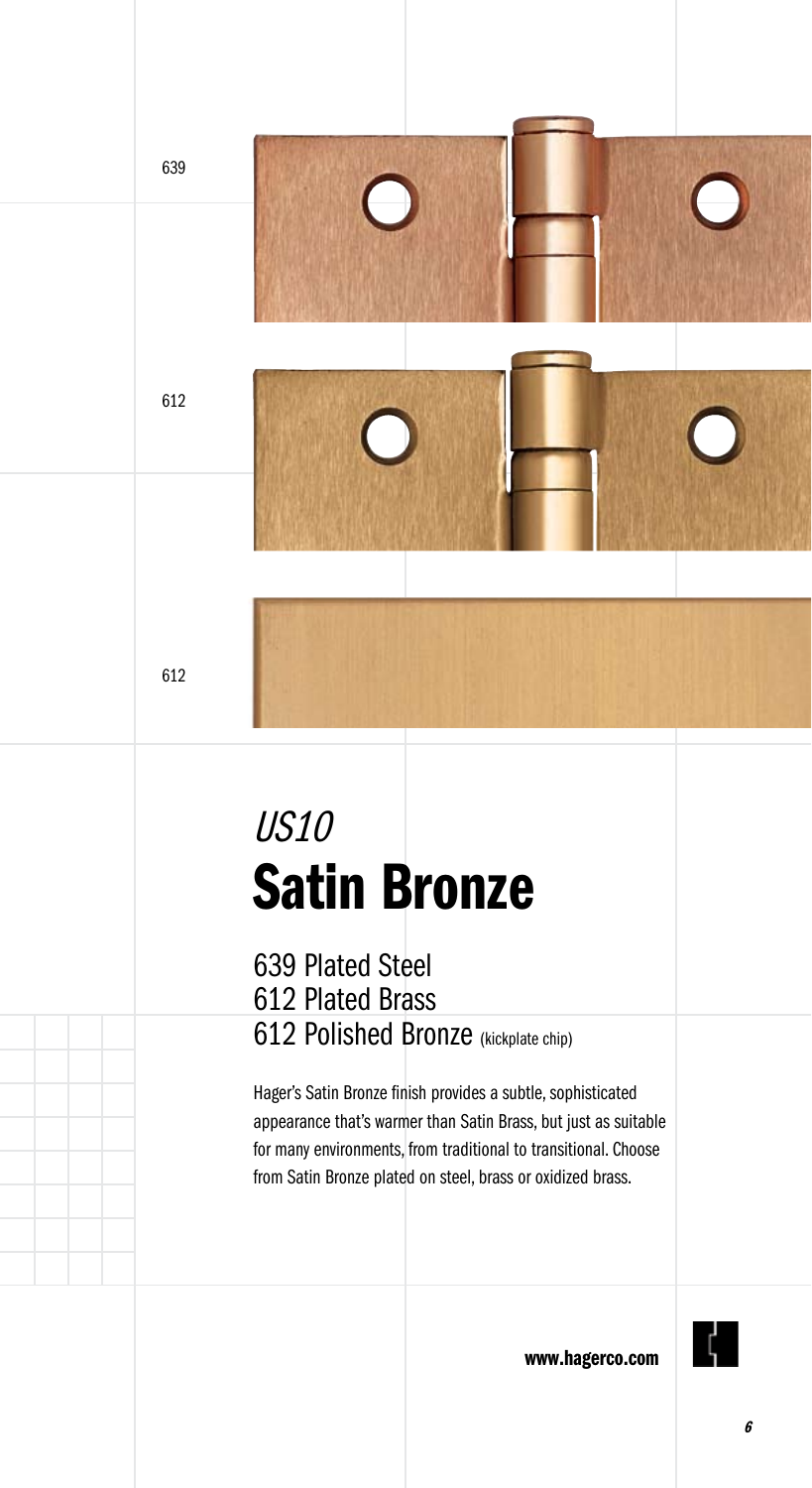

### 10A Antique Bronze Lacquered

#### 641 Plated Steel N/A Plated Brass

Offering a weathered, aged appearance, Hager's Antique Bronze Lacquered finish offers all the advantages of a popular, use-anywhere finish without the upkeep. Choose from Antique Bronze Lacquered plated on steel or brass.

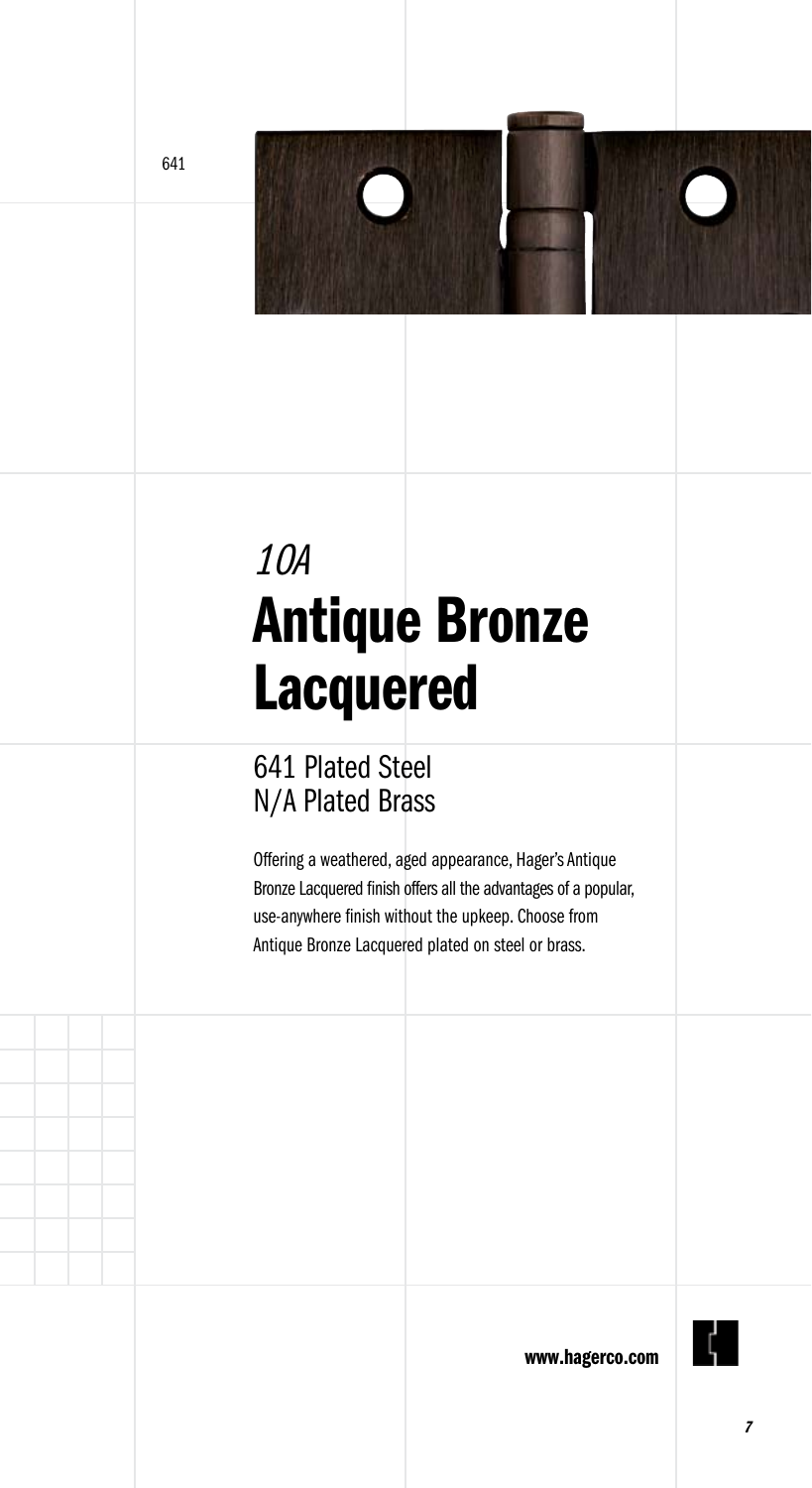613

640

### US10B Antique Bronze **Oiled**

640 Plated Steel 613 Plated Brass 613 Oxidized Bronze (kickplate chip)

Hager's Antique Bronze Oiled finish features a dark-brown patina that's manufactured without a protective coating to help the finish continue to age. Choose from Antique Bronze Oiled plated on steel, brass or oxidized bronze.

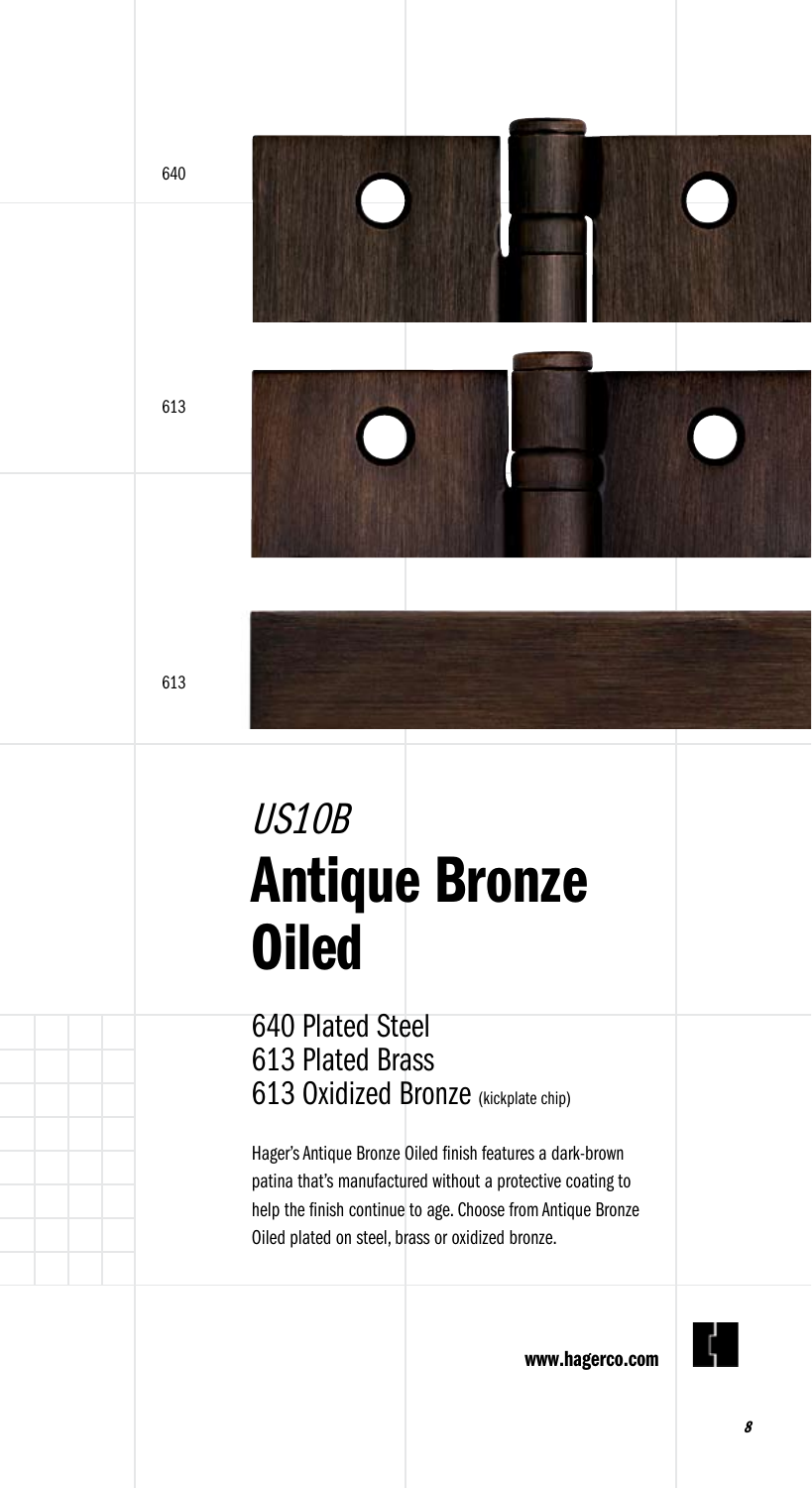# US15 Satin Nickel

#### 646 Plated Steel 619 Plated Brass

Hager's Satin Nickel finish offers an attractive alternative to our Satin Stainless finish with a similar, yet warmer, richer tone that's suitable for a wide range of settings. Choose from Satin Nickel plated on steel or brass.

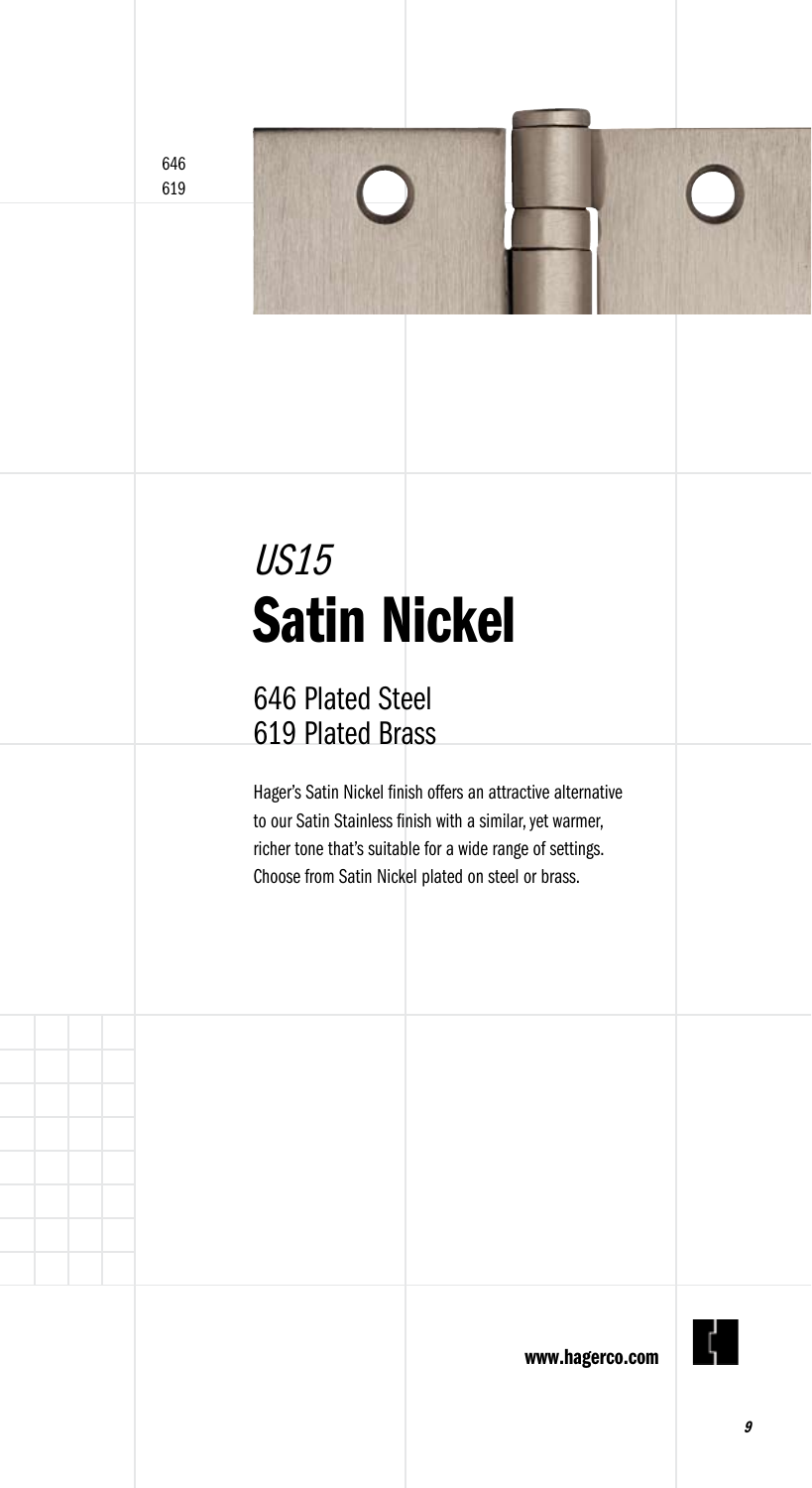# US15A Antique Nickel

#### 647 Plated Steel 620 Plated Brass

Much like our Antique Bronze finish, Hager's Antique Nickel finish features a dark-brown patina with a weathered, aged appearance—and a look that blends perfectly into many different types of spaces. Choose from Antique Nickel plated on steel or brass.

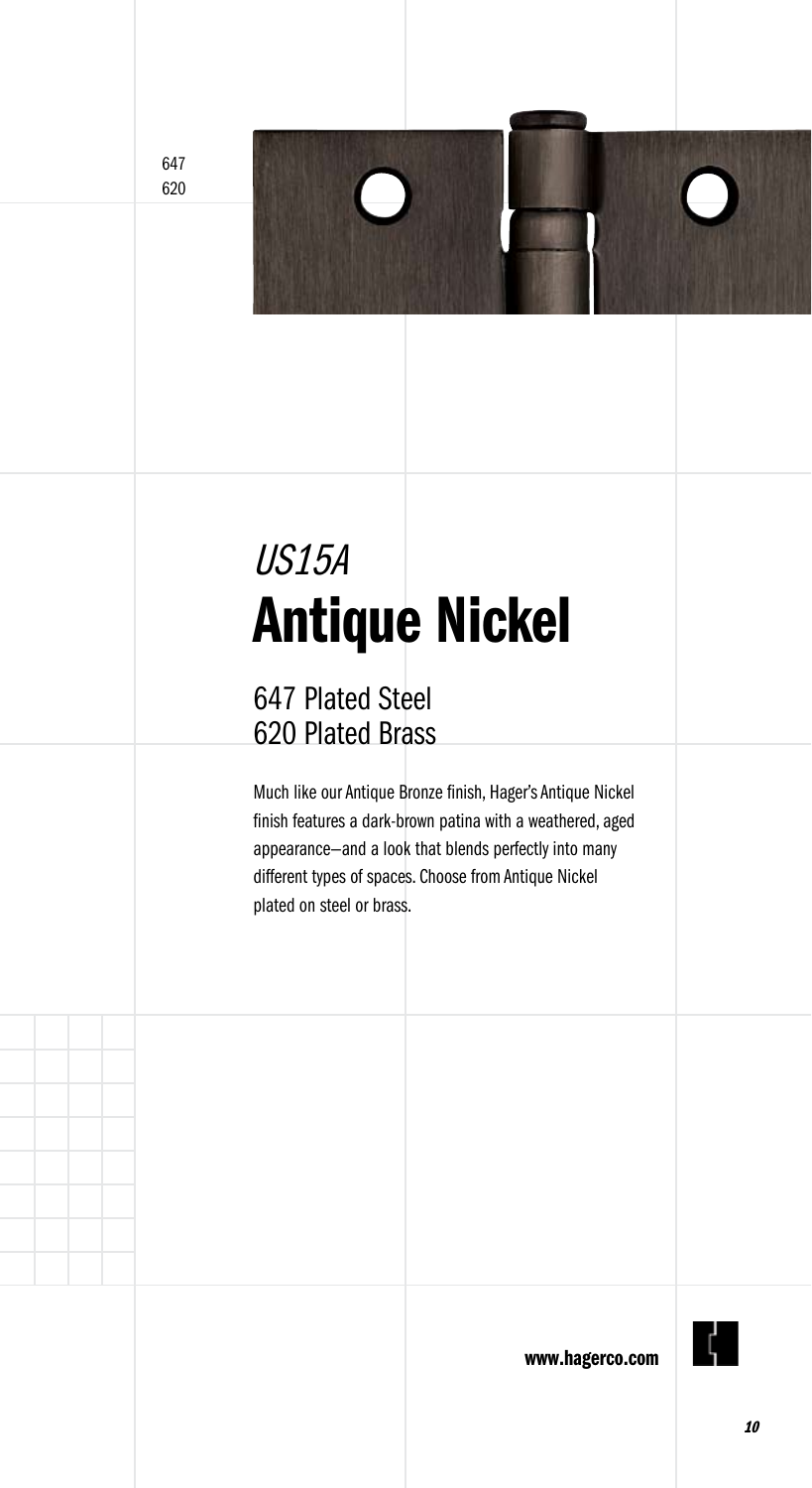### US26 Bright Chrome

#### 651 Plated Steel 625 Plated Brass

Hager's highly polished, extremely popular Bright Chrome finish bridges the gap between modern and retro, with a look that's both sophisticated and timeless. This striking finish is also resistant to corrosion. Choose from Bright Chrome plated on steel or brass.

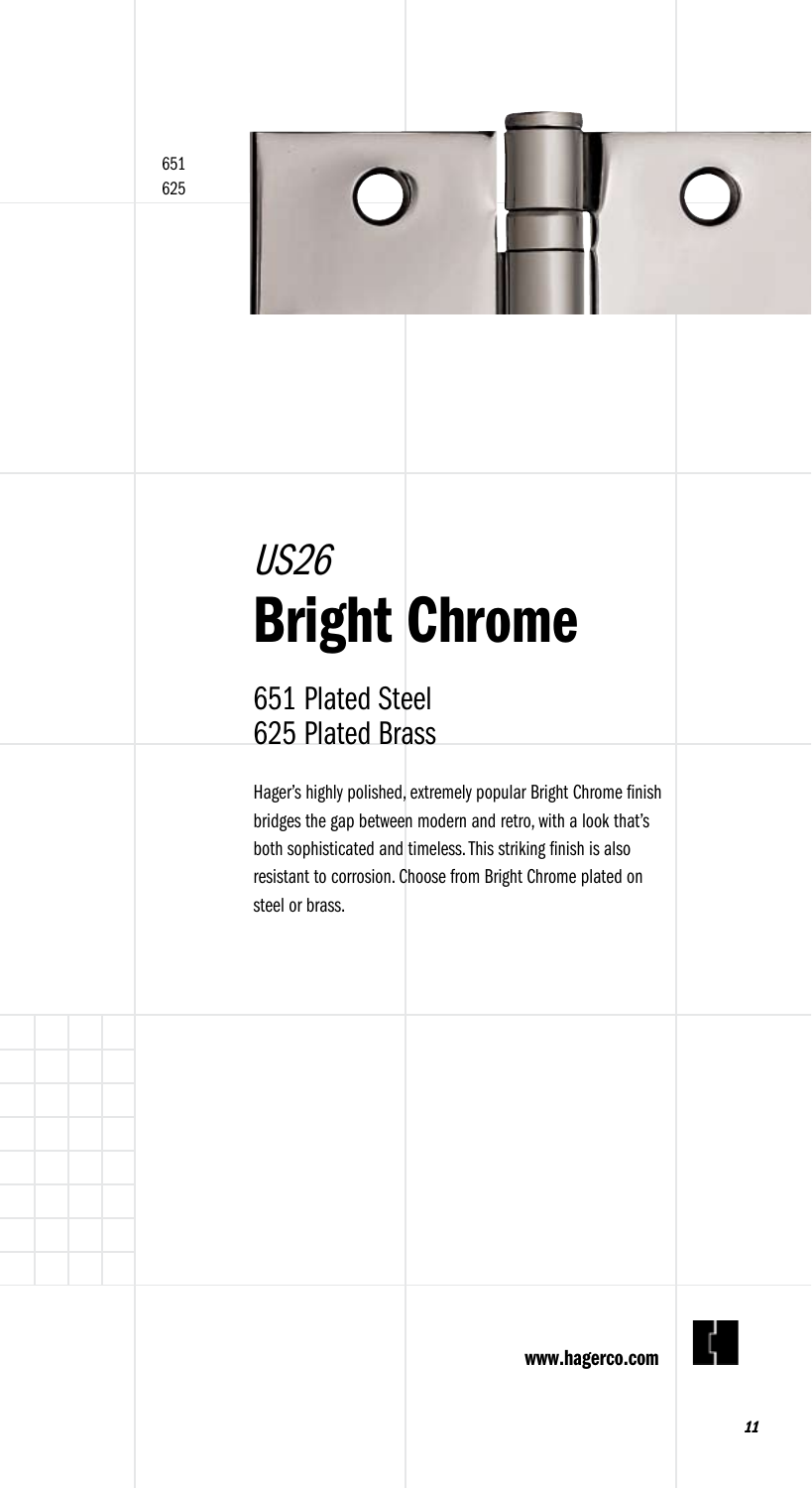

#### 652 Plated Steel 626 Plated Brass

Hager's Satin Chrome finish gives our products the sleek, modern look of Satin Stainless, but in a slightly darker hue that's adaptable to many different décors. Choose from Satin Chrome plated on steel or brass.

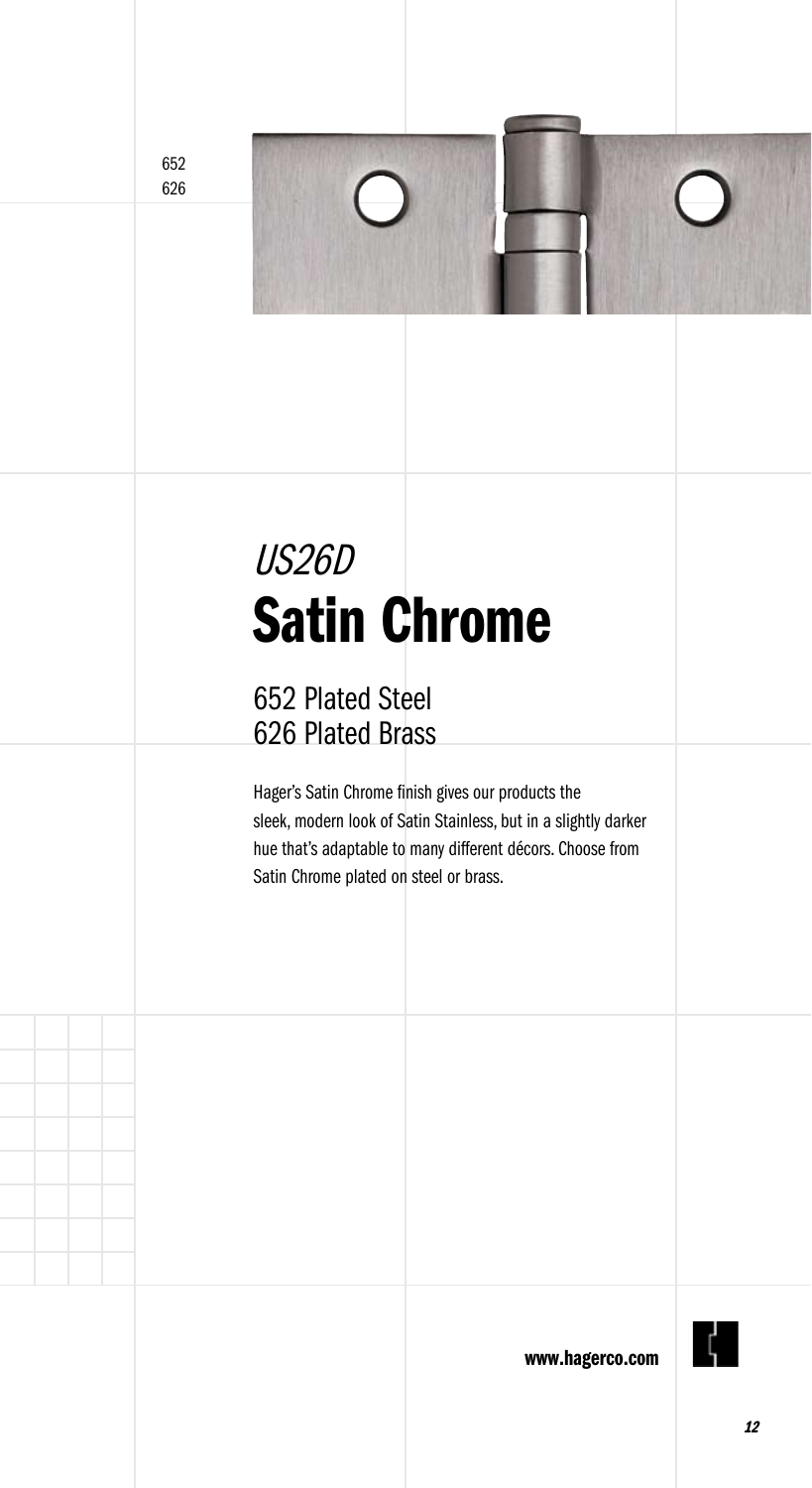### US28 Aluminum Clear Satin Anodized

#### 628 Polished Aluminum

Cool, clean, crisp: that's the utterly modern profile found in Hager's Aluminum Clear Satin Anodized finish. The soft patina is perfect for contemporary spaces and more.

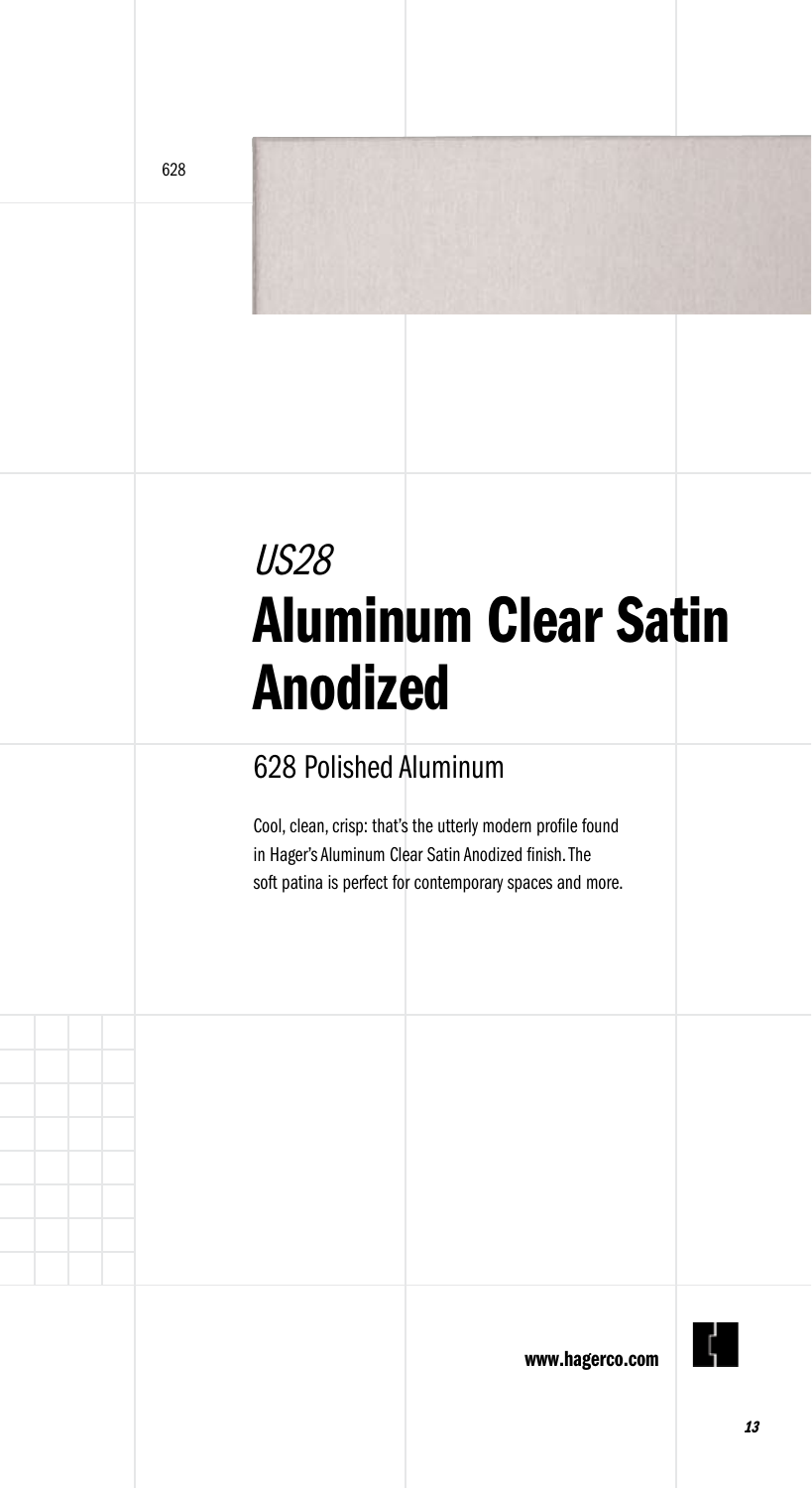



#### 630 Polished Stainless

Hager's Satin Stainless finish helps give interiors a quintessentially modern look that's ideal for business, institutional and educational settings.

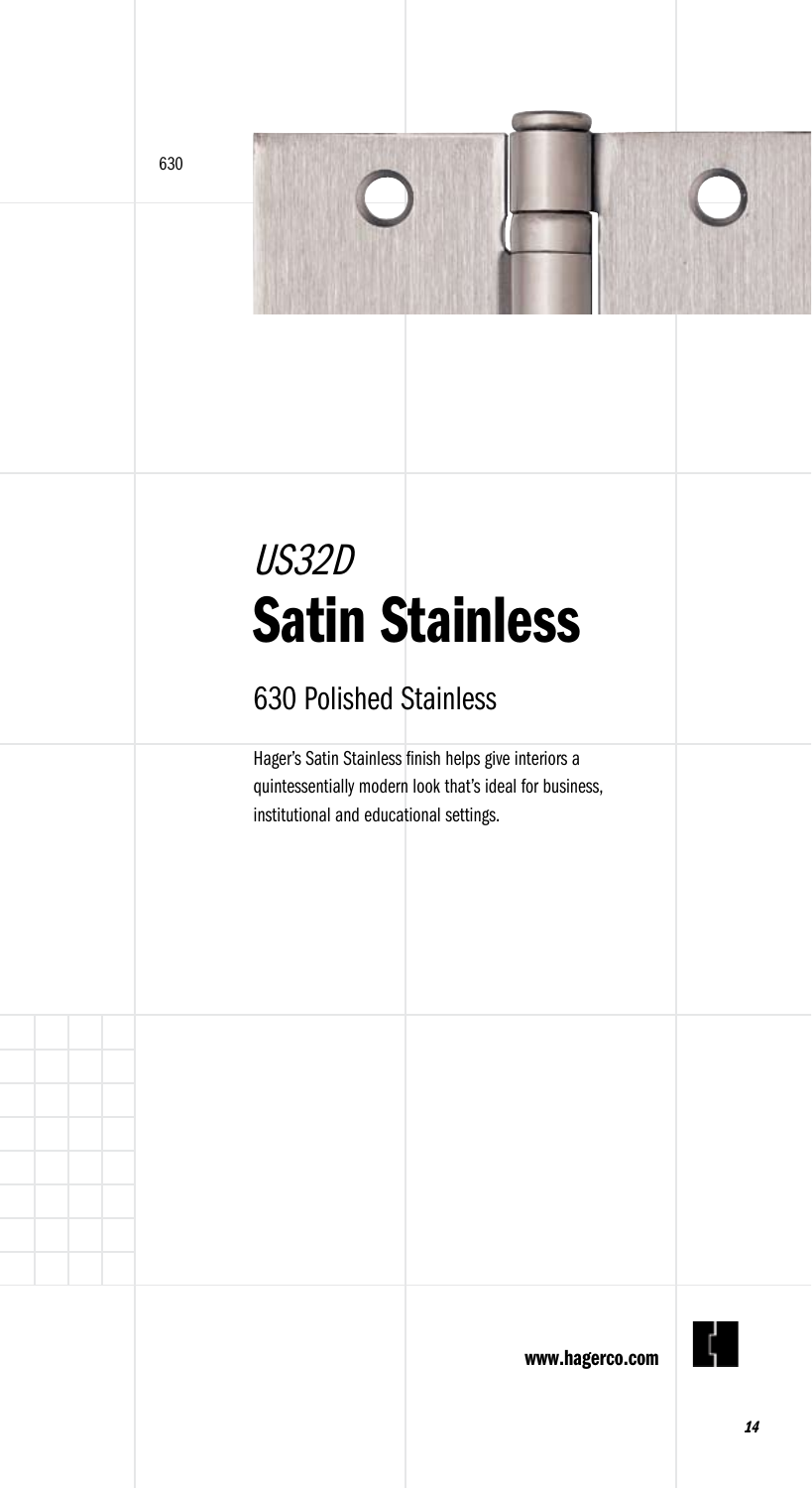## USP Prime Coat Paint

#### 600 Painted Steel 600 Painted Brass

Right from the packaging, Hager's Prime Coat Paint finish is ready to be painted the interior color you select. Choose from Prime Coat Paint on steel or brass.

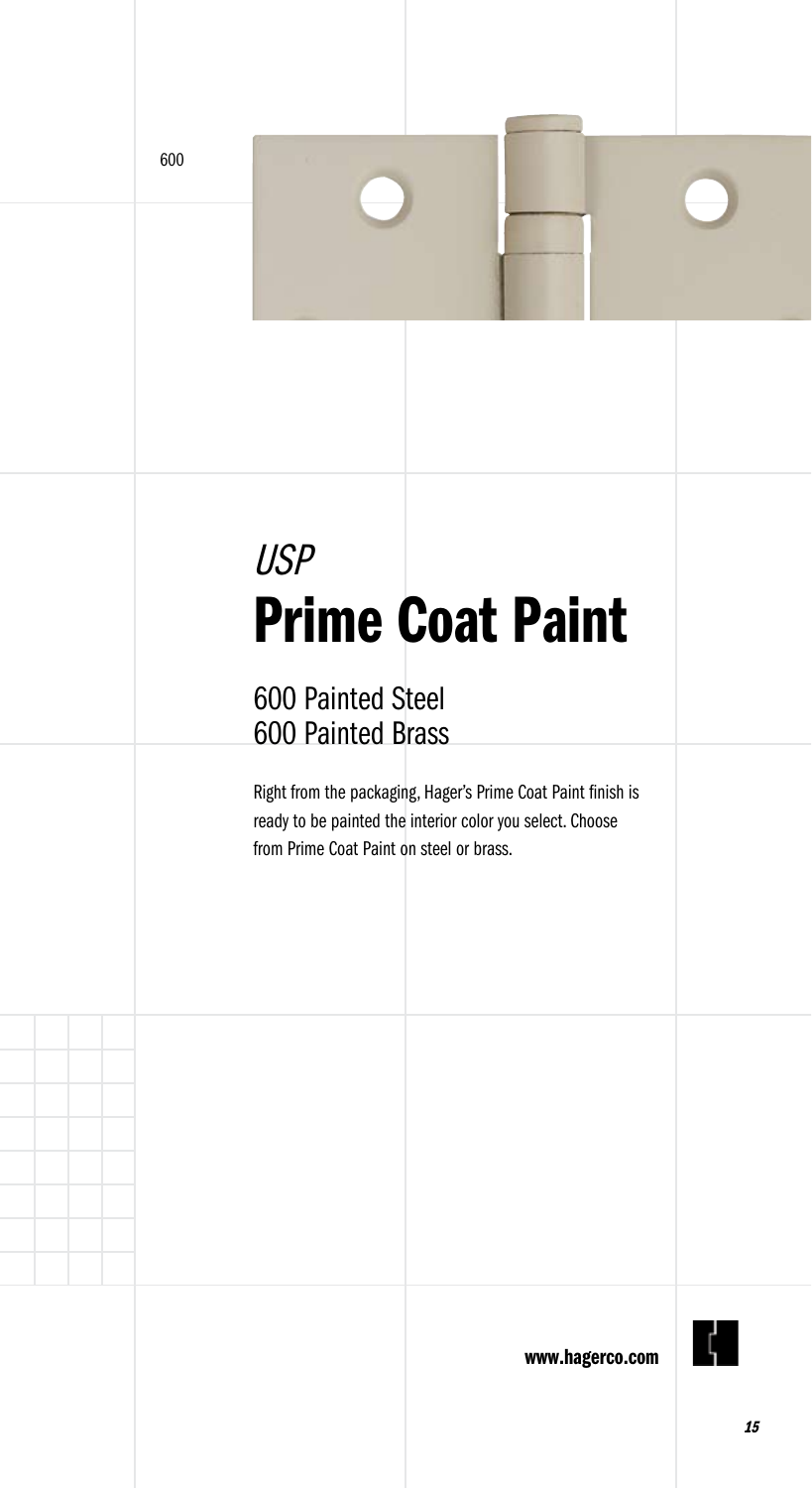### $L1$ Flat Black

 $\Box$ 

#### 693 Powder Steel 693 Powder Brass

Basic black never goes out of style. That's why Hager's Flat Black finish is a fashionable choice for so many different interior spaces. Choose from Flat Black powder coat finish painted on steel or brass.

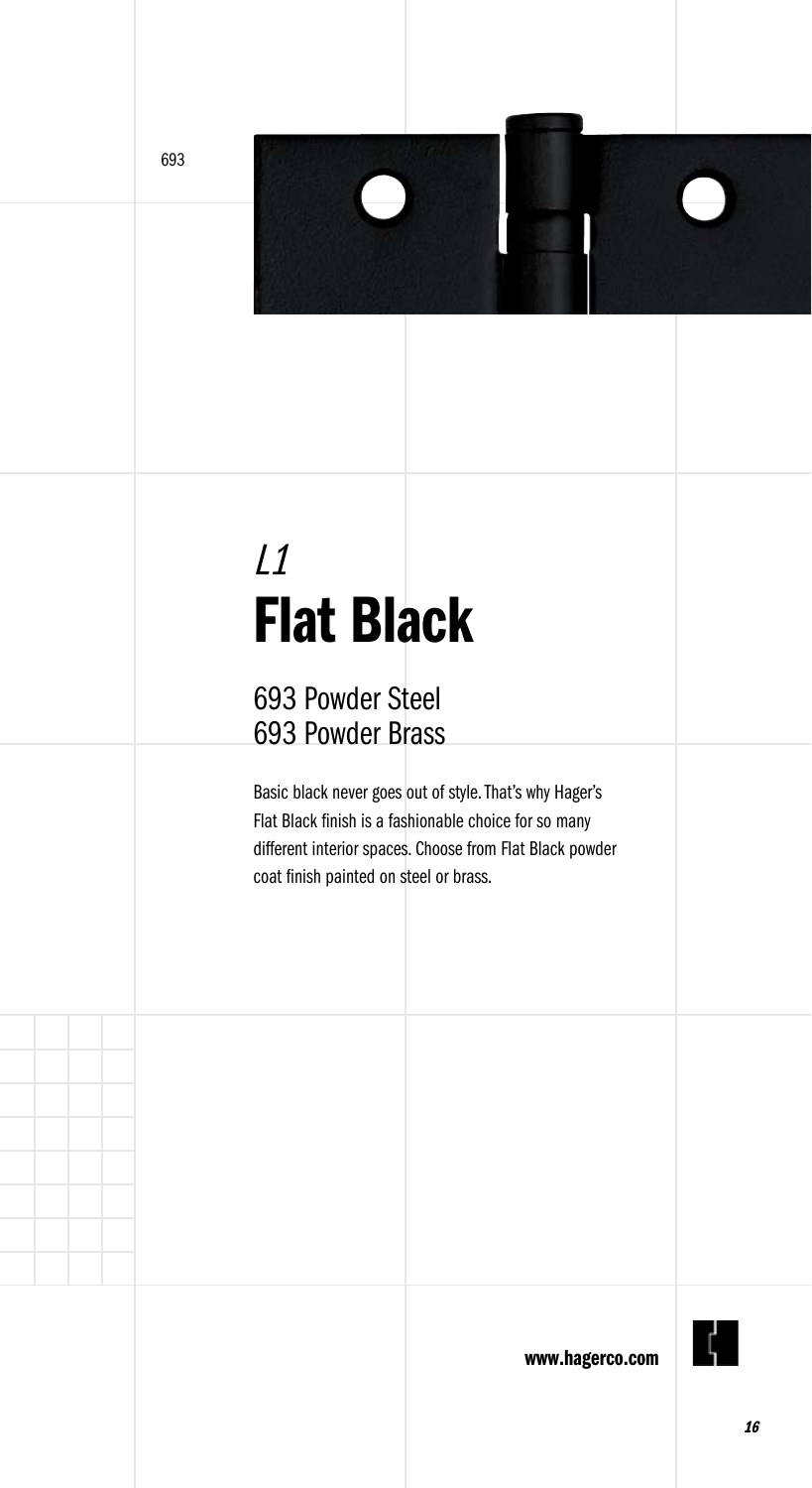### L2 Dark Bronze

#### 695 Powder Steel 695 Powder Brass

Hager's Dark Bronze powder coat paint finish replicates the weathered, aged appearance of popular antique bronze at a fraction of the cost. Choose from Dark Bronze powder coat finish painted on steel or brass.

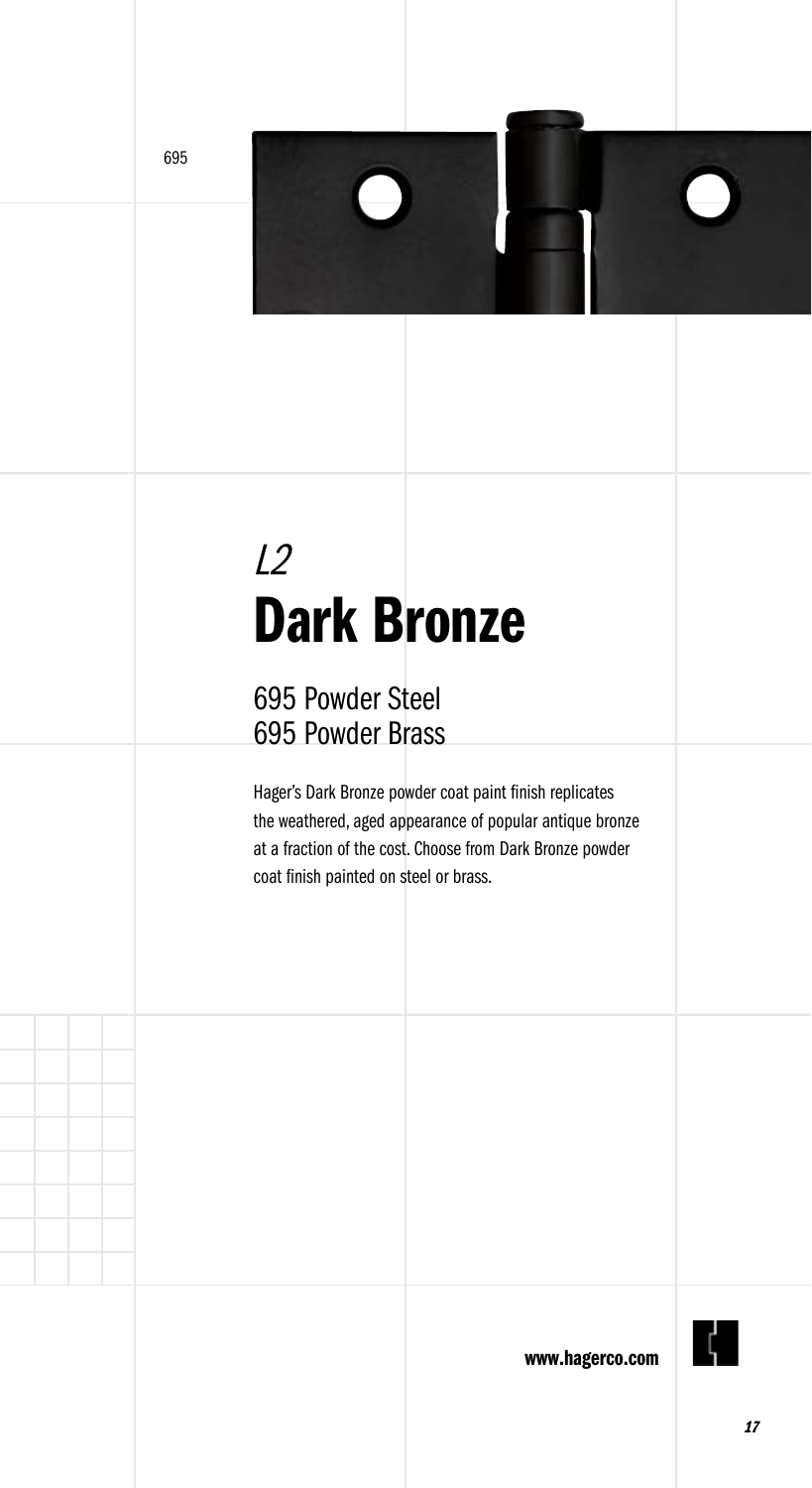### L3 Medium Bronze

#### 694 Powder Steel 694 Powder Brass

Hager's Medium Bronze powder coat paint finish replicates the famous brown patina found on antique oiled bronze products at a much more economical price. Choose from Medium Bronze powder coat finish painted on steel or brass.

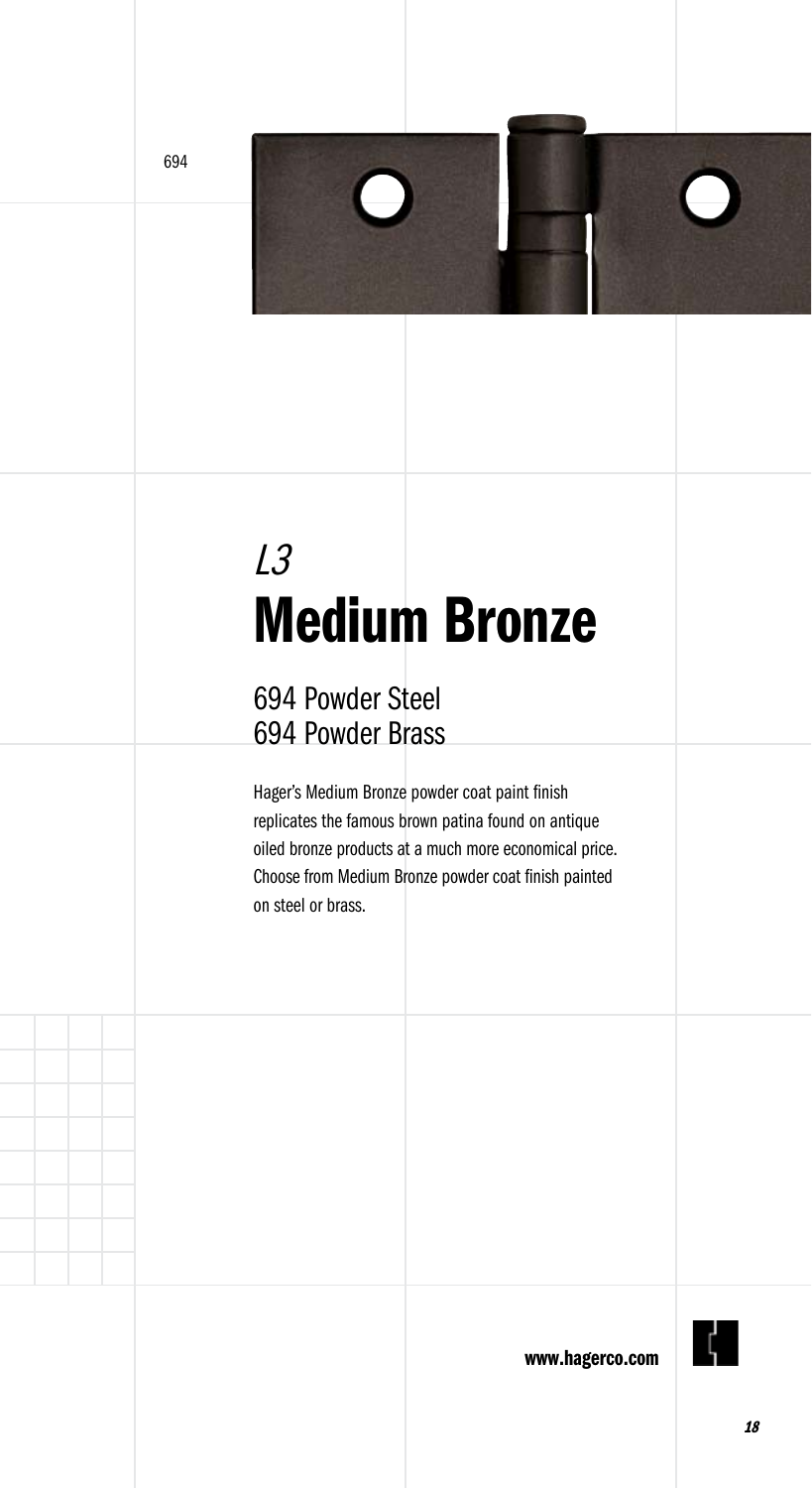## LS Luma Sheen Aluminum Color

#### 689 Powder Steel 689 Powder Brass

Hager's Luma Sheen Aluminum Color finish replicates the warmth and feel of satin chrome and aluminum at a fraction of the cost. Choose from Luma Sheen Aluminum Color powder coat finish painted on steel or brass.

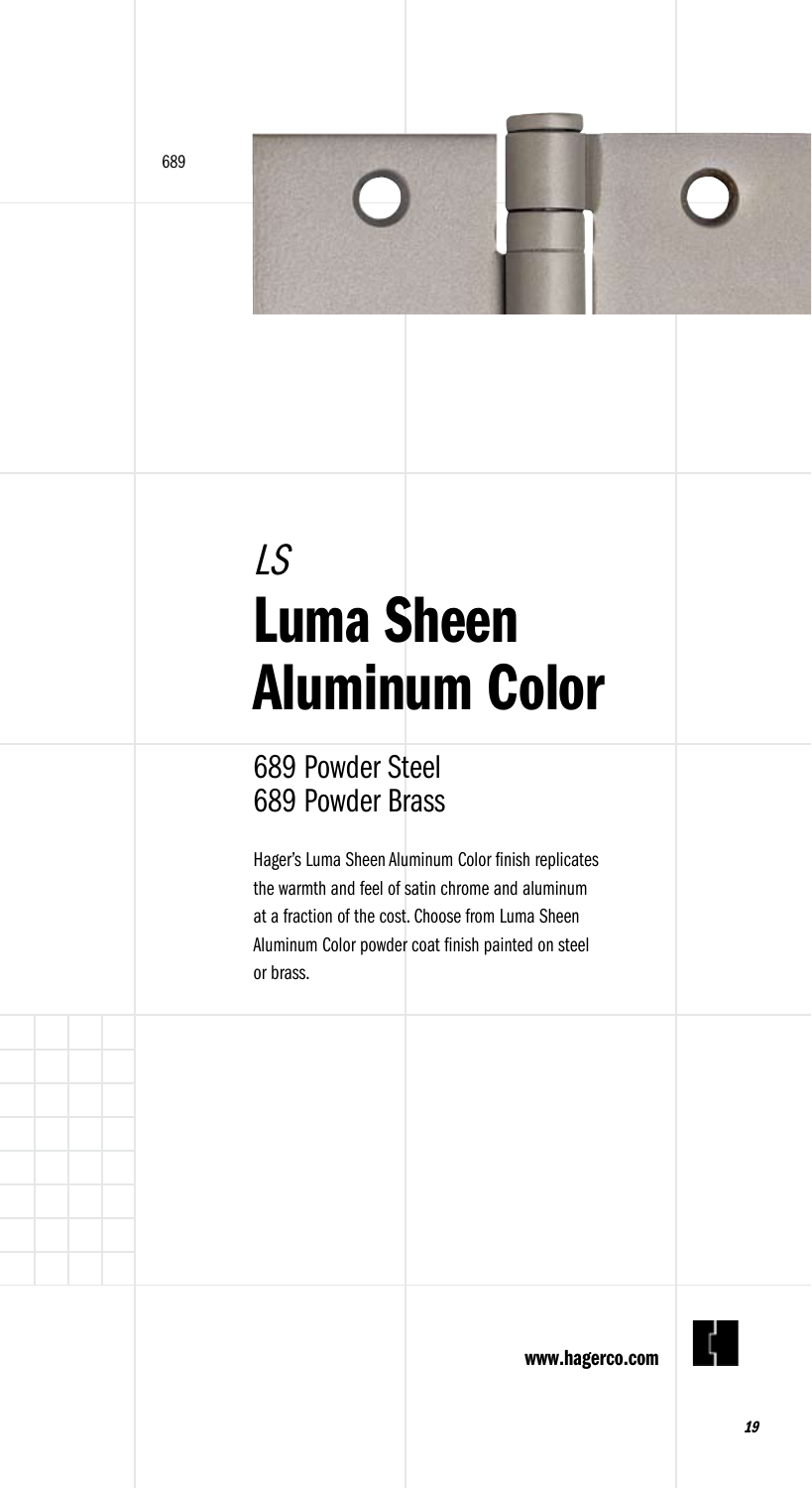

#### More for your door than any other brand.<sup>™</sup>

With more than 6,000 products, 9 product categories and more than 150 years of experience, Hager knows door hardware. That's why you'll find our products leading the way in selection, quality and value every time. What's more, many Hager door hardware products are ANSI/BHMA certified and offer industry-exclusive lifetime warranties for longlasting performance and reliability. The Hager team makes a difference, too, with years of hands-on experience you can count on at any stage of your building project. That's why Hager really does have "more for your door than any other brand."